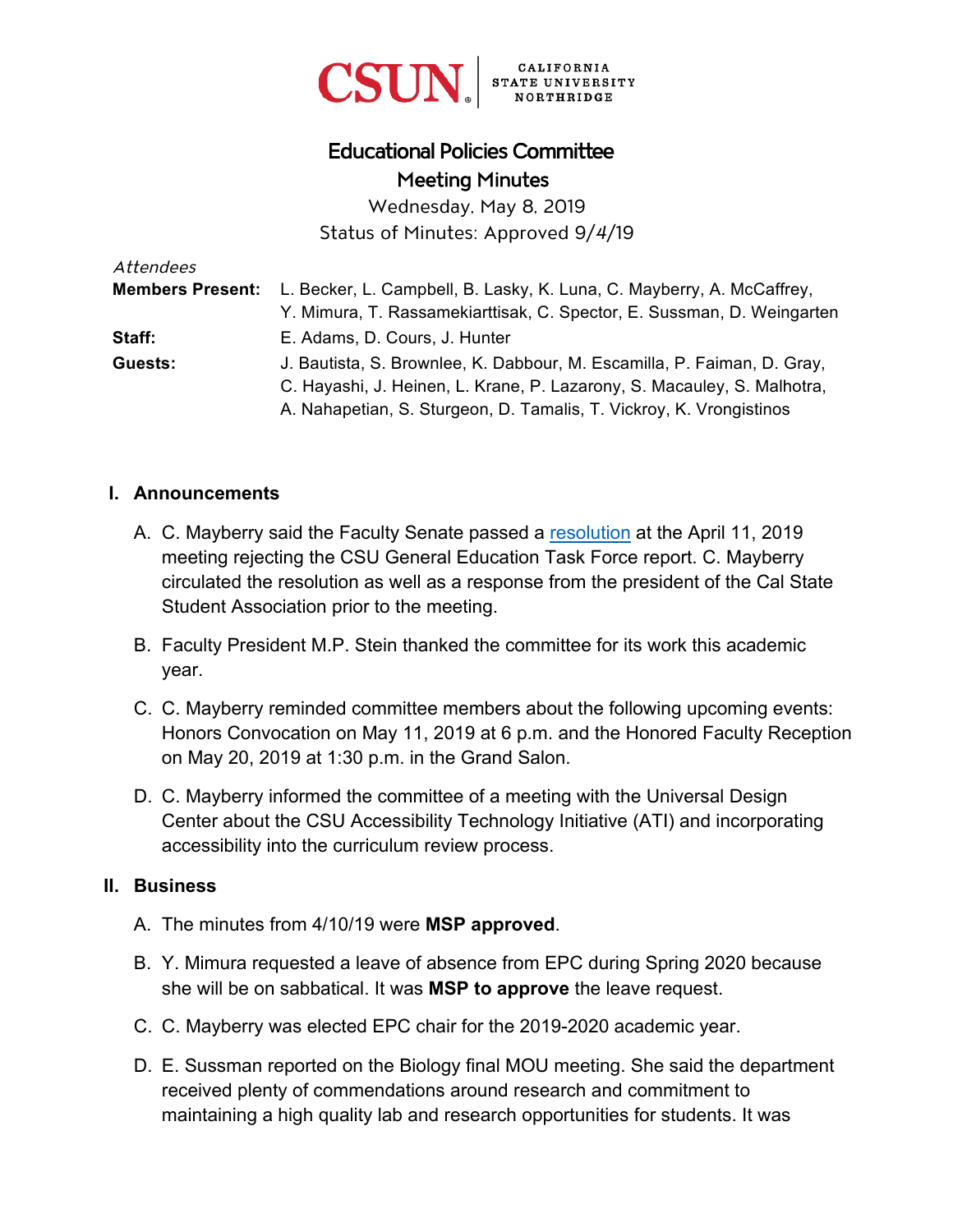noted that faculty and staff are dedicated and collegial. Recommendations included hiring more faculty, using evidence to plan for curricular and programmatic changes, assessing the advising program, and updating the mission/vision of the department.

- E. C. Mayberry informed the committee that she responded to a memo submitted by the associate deans that requested (1) a later deadline for colleges to submit previously offered experimental topics and selected topics, and (2) to submit prerequisite changes via memo rather than course modifications. C. Mayberry said the curriculum deadlines were previously adjusted (effective Fall 2019). Additionally, she said prerequisites have so many variations that EPC would still need to review the curriculum. The committee discussed the request as well as the possibility of using a consent calendar to streamline certain types of proposals. The general sentiment was to continue to review prerequisite changes.
- F. The committee reviewed a memo outlining General Education curriculum proposals approved by the Academic Affairs Council. E. Adams reminded the committee that the proposals will still come to EPC for final approval and that the Academic Affairs Council approvals are valid only for academic years 2019-2020 and 2020-2021.
- G. College of Science and Mathematics

#### *Biology*

#### *Course Modification*

1. BIOL 241 – Human Pregnancy and Embryology (3). **MSP approved** with revision to the syllabus.

#### *Physics and Astronomy Course Modification*

- 2. PHYS 365 Experimental Physics I (2). **Tabled** for addition of the syllabus. *New Course*
- 3. PHYS 331 Physics of Sports (3). **MSP approved** with revisions to the course description.

### *Program Modifications*

- 4. Physics, B.A. **MSP approved**.
- 5. Physics, B.S. (all options). **MSP approved**.
- H. Mike Curb College of Arts, Media, and Communication

#### *Art*

### *Course Modifications*

- 1. ART 450 Photography III (3). **MSP approved**.
- 2. ART 455A Studio Lighting I (3). **MSP approved**.
- 3. ART 455B Studio Lighting II (3). **MSP approved**.
- 4. ART 455C Studio Lighting III (3). **MSP approved**.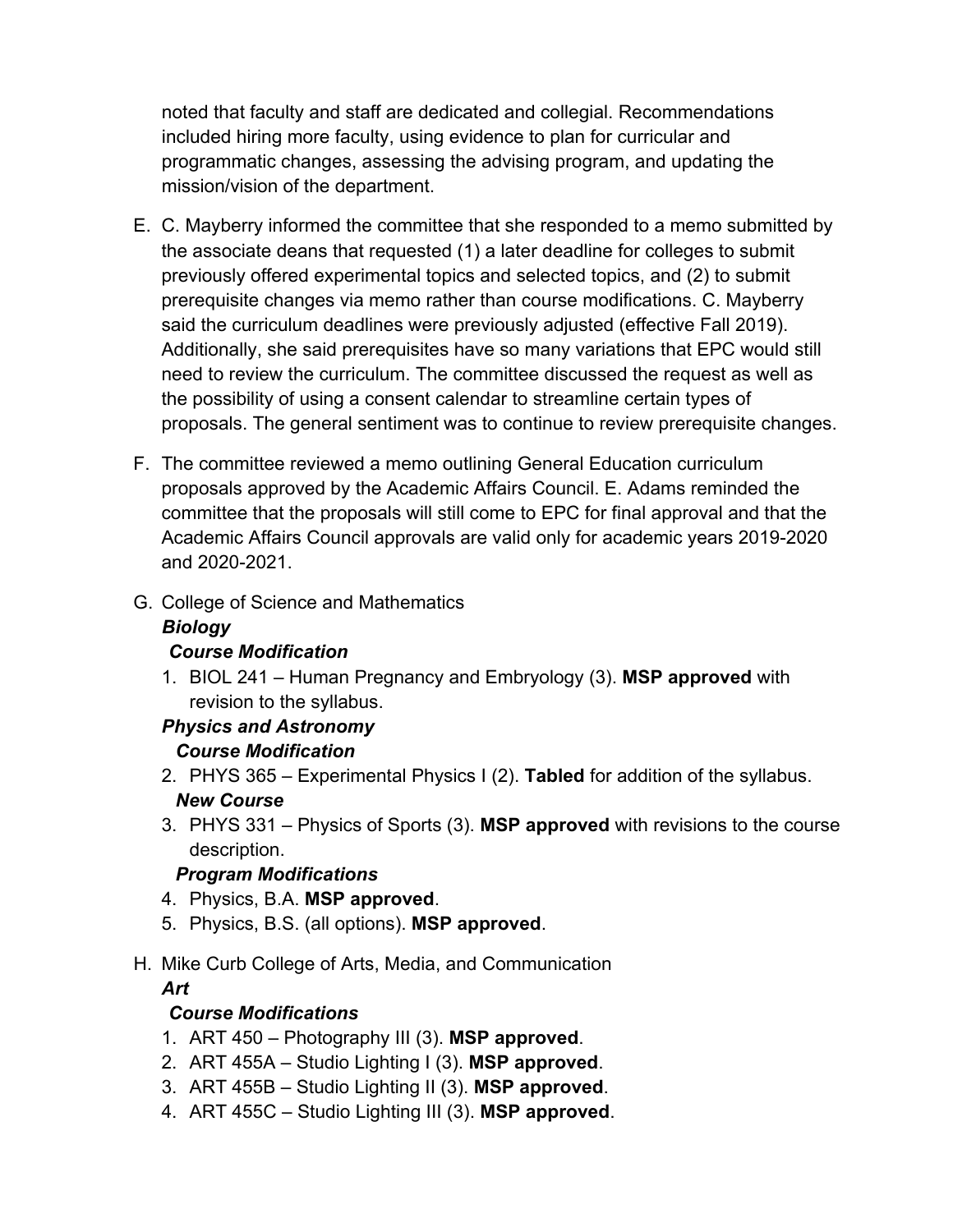### *New Course*

5. ART 347 – User Experience and User Interface Design (3). **MSP approved**.

## *Delete Course*

6. ART 356 – Computer Publishing Design (3). **MSP approved**.

# *Cinema and Television Arts*

## *TV Production*

## *New Courses*

- 7. CTVA 331 Producing the Documentary (3). **MSP approved**.
- 8. CTVA 343 Television Production Sound (3). **MSP approved**.
- 9. CTVA 346 Episodic Television Production (3). **MSP approved**.

# *Course Modifications*

- 10. CTVA 341 Single Camera Video Production and Editing (3). **MSP approved**.
- 11. CTVA 422 Writing the Episodic Series (3). **MSP approved**.
- 12. CTVA 441 Directing the TV Documentary (3). **MSP approved**.
- 13. CTVA 442 Directing the TV Drama/Comedy (3). **MSP approved**.

# *Entertainment Media Management*

### *New Courses*

- 14. CTVA 483 Emerging Media Programming and Practices (3). **MSP approved**.
- 15. CTVA 489 Strategic Media Management (3). **MSP approved**.

## *Course Modifications*

- 16. CTVA 384 Electronic Media Advertising (3). **MSP approved**.
- 17. CTVA 405 International Broadcasting (3). **MSP approved**.
- 18. CTVA 467 The Management of Post Production for Television and Film (3). **MSP approved**.

### *Both*

# *Course Modifications*

- 19. CTVA 305 History of Broadcasting (3). **MSP approved**.
- 20. CTVA 475 Audience Analysis (3). **MSP approved**.
- 21. CTVA 480 Electronic Media Management (3). **MSP approved**.
- 22. CTVA 481 Network Practices (3). **MSP approved**.
- 23. CTVA 487 Social Controls and Regulation of Electronic Media (3). **MSP approved**.

# *Program Modifications*

- 24. Cinema and Television Arts, B.A. Television Production Option. **MSP approved**.
- 25. Cinema and Television Arts, B.A. Entertainment Media Management Option. **MSP approved.**
- I. C. Mayberry explained that EPC passed a Service Learning Policy in 2001 but it never moved forward to Faculty Senate. J. Mingé from Community Engagement submitted an updated policy recommendation for consideration. The committee discussed the proposed policy and provided feedback, such as including language that participation in the service component is mandatory, guidelines for